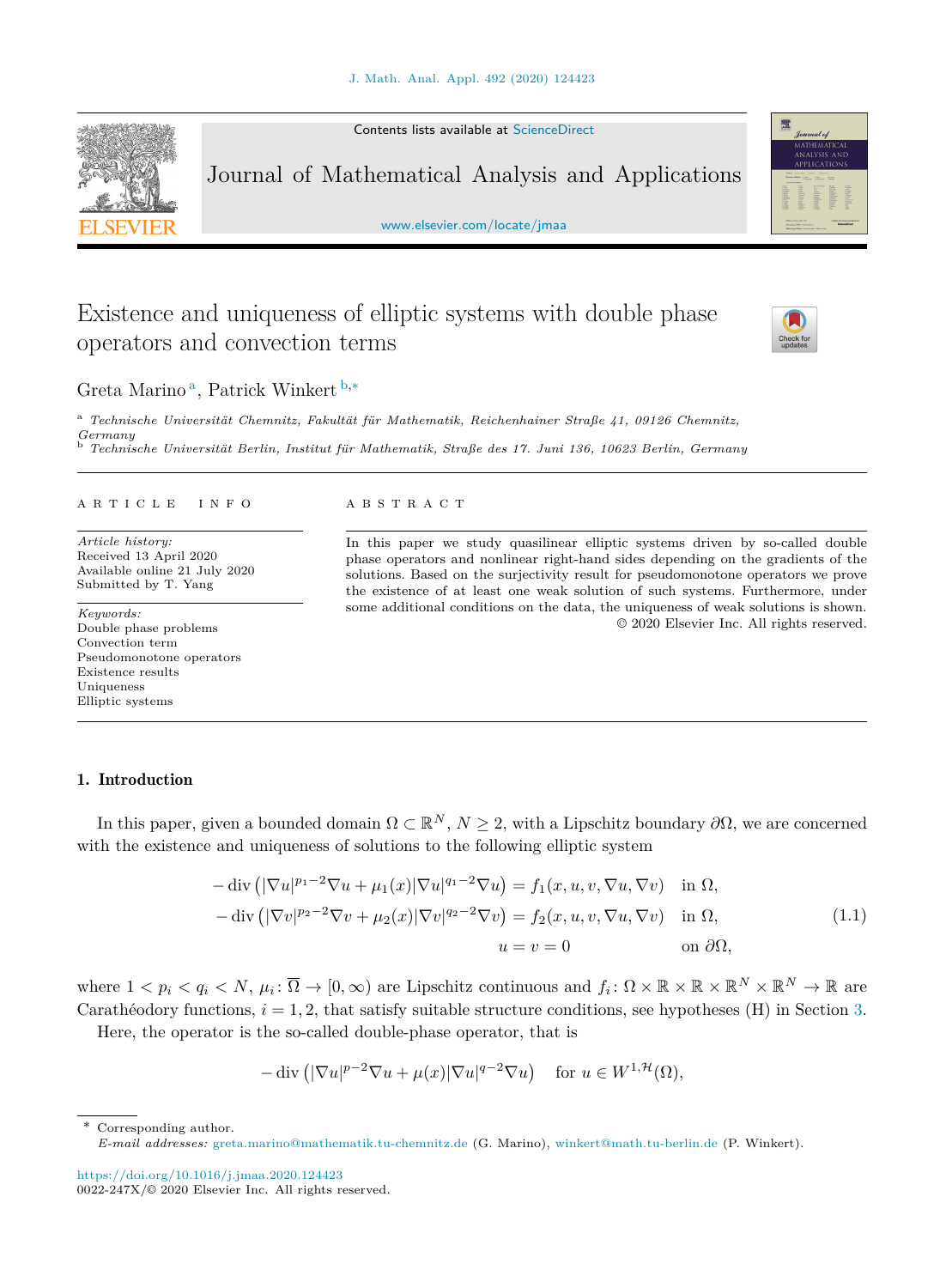where  $1 < p < q < N$  and with a suitable Sobolev Musielak-Orlicz space  $W^{1, \mathcal{H}}(\Omega)$ , see its definition in Section [2](#page-2-0). Such an operator is the extension of the so-called weighted  $(q, p)$ -Laplacian when  $\inf_{\overline{Q}} \mu > 0$  and of the *p*-Laplace differential operator when  $\mu \equiv 0$ .

The novelty of this work is an existence and uniqueness result for problems of the form ([1.1\)](#page-0-0) by using the surjectivity result for pseudomonotone operators, see Definition [2.2](#page-4-0) and Theorem [2.3](#page-4-0). To the best of our knowledge, this is the first work dealing with a double phase operator and a convection term (that is, the right-hand side depends on the gradient of the solution) in the context of elliptic systems.

Zhikov [\[39\]](#page-12-0) was the first who studied so-called double phase operators in order to describe models of strongly anisotropic materials by studying the functional

$$
u \mapsto \int \left( |\nabla u|^p + \mu(x) |\nabla u|^q \right) dx, \tag{1.2}
$$

where  $1 < p < q < N$ , see also Zhikov [[40\]](#page-12-0), [[41\]](#page-12-0) and the monograph of Zhikov-Kozlov-Oleinik [\[42\]](#page-12-0). Functionals of the expression (1.2) have been studied by several authors with respect to regularity results and nonstandard growth, see for example, Baroni-Colombo-Mingione [\[4](#page-11-0)], [[5\]](#page-11-0), [[6\]](#page-11-0), Baroni-Kuusi-Mingione [[7\]](#page-11-0), Cupini-Marcellini-Mascolo [[16\]](#page-12-0), Colombo-Mingione [\[14](#page-12-0)], [\[15](#page-12-0)], Marcellini [\[25\]](#page-12-0), [[26\]](#page-12-0) and the references therein.

The motivation of this work was on the one hand the work of Gasiński-Winkert [\[20](#page-12-0)] who proved existence and uniqueness for the problem

$$
-\operatorname{div}\left(|\nabla u|^{p-2}\nabla u + \mu(x)|\nabla u|^{q-2}\nabla u\right) = f(x, u, \nabla u) \quad \text{in } \Omega,
$$
  
\n
$$
u = 0 \qquad \text{on } \partial\Omega,
$$
\n(1.3)

following the paper of Averna-Motreanu-Tornatore [[1\]](#page-11-0). On the other side, we were also motivated by the paper of Motreanu-Vetro-Vetro [\[28\]](#page-12-0) who treated elliptic systems for  $(p_i, q_i)$ -Laplace operators of the form

$$
-\Delta_{p_1} u_1 - \mu_1 \Delta_{q_1} u_1 = f_1(x, u_1, u_2, \nabla u_1, \nabla u_2) \text{ in } \Omega,
$$
  
\n
$$
-\Delta_{p_2} u_2 - \mu_2 \Delta_{q_2} u_2 = f_2(x, u_1, u_2, \nabla u_1, \nabla u_2) \text{ in } \Omega,
$$
  
\n
$$
u_1 = u_2 = 0 \text{ on } \partial \Omega.
$$
\n(1.4)

The idea in the current paper is to combine both problems (1.3) and (1.4) which gives our model problem [\(1.1\)](#page-0-0). Such new class of problems brings lots of difficulties to be overcome like the Orlicz space in order to deal with the double phase operator, the gradient dependence of the right-hand side which implies that we cannot use variational tools and the fact that we treat this for elliptic systems. Our results extend those in Gasiński-Winkert [\[20\]](#page-12-0) and Motreanu-Vetro-Vetro [\[28\]](#page-12-0).

In the case of single-valued equations like  $(1.3)$  without convection we refer to the works of Colasuonno-Squassina [[13\]](#page-12-0), Gasiński-Papageorgiou [\[18](#page-12-0)], Gasiński-Winkert [\[19](#page-12-0)], Liu-Dai [[22\]](#page-12-0), Perera-Squassina [[35\]](#page-12-0) concerning existence and multiplicity results.

Elliptic systems with the shape as in  $(1.4)$  have been considered by a number of authors. Existence results can be found, for examples, in Boccardo-de Figueiredo [[8\]](#page-11-0), Carl-Motreanu [\[10](#page-11-0)], [\[11\]](#page-11-0), Drábek-Stavrakakis-Zographopoulos [\[17\]](#page-12-0), Motreanu-Vetro-Vetro [\[29](#page-12-0)] and the references therein.

Works which are closely related to our paper dealing with certain types of double phase problems, convection terms or elliptic systems can be found in Bahrouni-Rădulescu-Repovš [[2\]](#page-11-0), Bahrouni-Rădulescu-Winkert [\[3\]](#page-11-0), Cencelj-Rădulescu-Repovš [\[12](#page-11-0)], Marano-Marino-Moussaoui [[23\]](#page-12-0), Marano-Winkert [\[24](#page-12-0)], Marino-Winkert [[27\]](#page-12-0), Motreanu-Winkert [\[30](#page-12-0)], Papageorgiou-Rădulescu-Repovš [[31\]](#page-12-0), [[32\]](#page-12-0), [\[33](#page-12-0)], Rădulescu [[36\]](#page-12-0), Zhang-Rădulescu [\[38](#page-12-0)], Zheng-Gasiński-Winkert-Bai [[37\]](#page-12-0) and the references therein.

The paper is organized as follows. In Section [2](#page-2-0) we recall the definition of the Musielak-Orlicz spaces  $L^{\mathcal{H}}(\Omega)$ and its corresponding Sobolev spaces  $W^{1, \mathcal{H}}(\Omega)$  and we recall the surjectivity result for pseudomonotone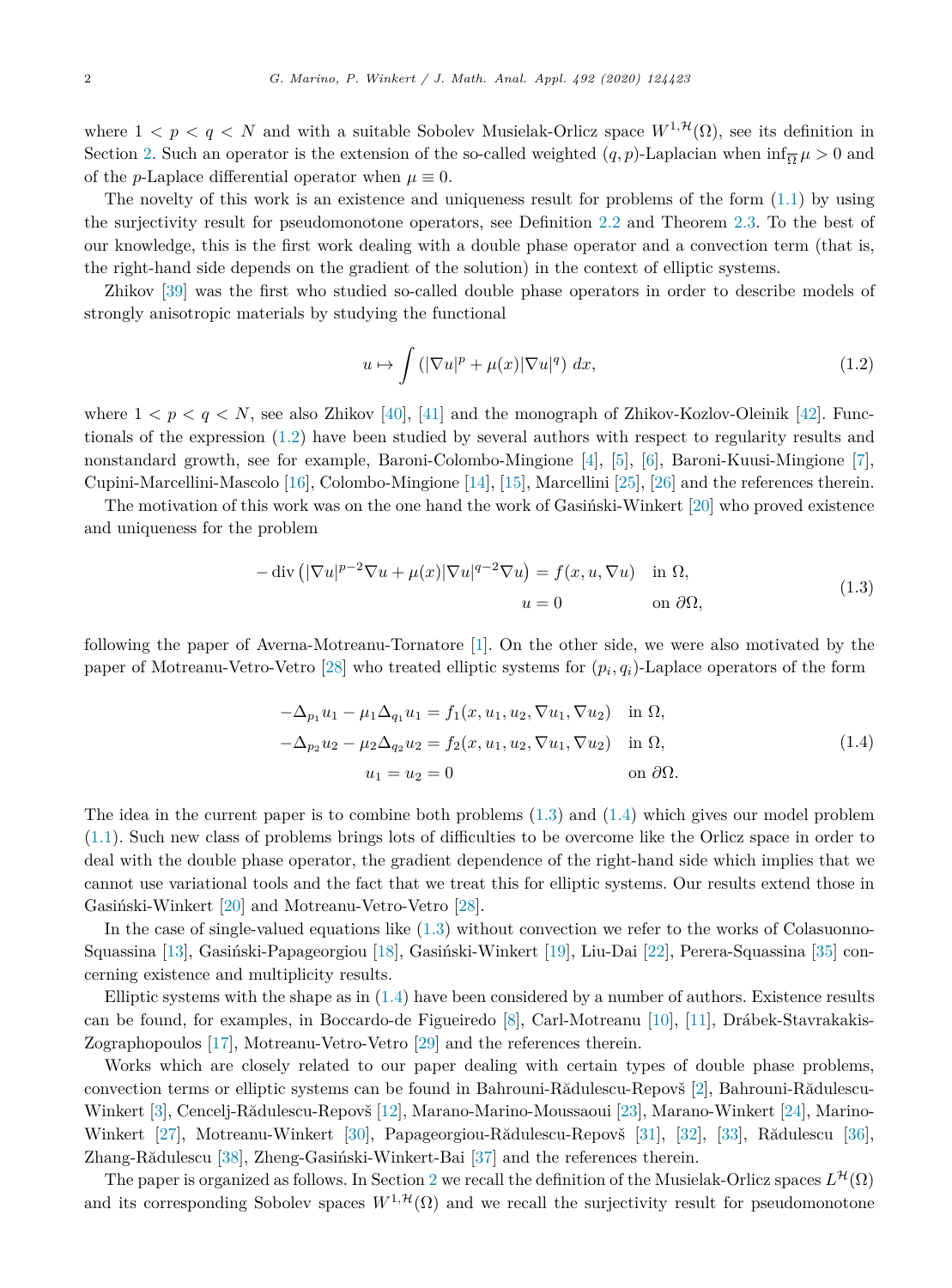<span id="page-2-0"></span>operators. In Section [3](#page-4-0) we present the full assumptions on the data of problem  $(1.1)$  $(1.1)$ , give the definition of the weak solution and state and prove our main existence result, see Theorem [3.1](#page-6-0). In the last part, namely Section [4](#page-9-0), we state some conditions on  $f_i$ ,  $i = 1, 2$ , in order to prove the uniqueness of weak solutions of  $(1.1)$  $(1.1)$ , see Theorem [4.1.](#page-10-0)

## 2. Preliminaries

For every  $1 \leq r < \infty$  we consider the usual Lebesgue spaces  $L^r(\Omega)$  and  $L^r(\Omega;\mathbb{R}^N)$  equipped with the norm  $\|\cdot\|_r$ . When  $1 < r < \infty$  we denote by  $W^{1,r}(\Omega)$  and  $W_0^{1,r}(\Omega)$  the corresponding Sobolev spaces equipped with the norms  $\|\cdot\|_{1,r}$  and  $\|\cdot\|_{1,r,0}$ , respectively. By r', we denote the conjugate of  $r \in (1,\infty)$ , that is,  $\frac{1}{r} + \frac{1}{r'} = 1$ .

For  $i = 1, 2$  we define functions  $\mathcal{H}_i : \Omega \times [0, \infty) \to [0, \infty)$  by

$$
\mathcal{H}_i(x,t) = t^{p_i} + \mu_i(x)t^{q_i},
$$

where  $1 < p_i < q_i < N$  and

$$
\frac{q_i}{p_i} < 1 + \frac{1}{N}, \qquad \mu_i \colon \overline{\Omega} \to [0, \infty) \text{ is Lipschitz continuous.} \tag{2.1}
$$

Remark 2.1. From the condition above we easily see that

$$
q_i < p_i^*, \quad i = 1, 2,
$$

where  $p_i^*$  is the critical Sobolev exponent of  $p_i$  given by

$$
p_i^* := \frac{N p_i}{N - p_i}.
$$

Indeed, for fixed  $i \in \{1,2\}$ , we have to show that  $q_i < \frac{Np_i}{N-p_i}$ , that is  $Nq_i - p_iq_i < Np_i$ . From condition (2.1) we have  $Nq_i - p_i < Np_i$ . Moreover, since  $q_i > 1$ , we have

$$
Nq_i - p_iq_i < Nq_i - p_i < Np_i
$$

which shows the assertion.

Let 
$$
\rho_{\mathcal{H}_i}(u) := \int_{\Omega} \mathcal{H}_i(x, |u|) dx
$$
. Then the Musielak-Orlicz space  $L^{\mathcal{H}_i}(\Omega)$  is given by

$$
L^{\mathcal{H}_i}(\Omega) = \left\{ u \mid u : \Omega \to \mathbb{R} \text{ is measurable and } \rho_{\mathcal{H}_i}(u) < +\infty \right\}
$$

equipped with the Luxemburg norm

$$
||u||_{\mathcal{H}_i} := \inf \left\{ \tau > 0: \, \rho_{\mathcal{H}_i} \left( \frac{u}{\tau} \right) \leq 1 \right\}.
$$

Then  $L^{\mathcal{H}_i}(\Omega)$  becomes uniformly convex, and so a reflexive Banach space. Moreover we define the space

$$
L_{\mu_i}^{q_i}(\Omega) = \left\{ u \mid u : \Omega \to \mathbb{R} \text{ is measurable and } \int_{\Omega} \mu_i(x) |u|^{q_i} dx < +\infty \right\}
$$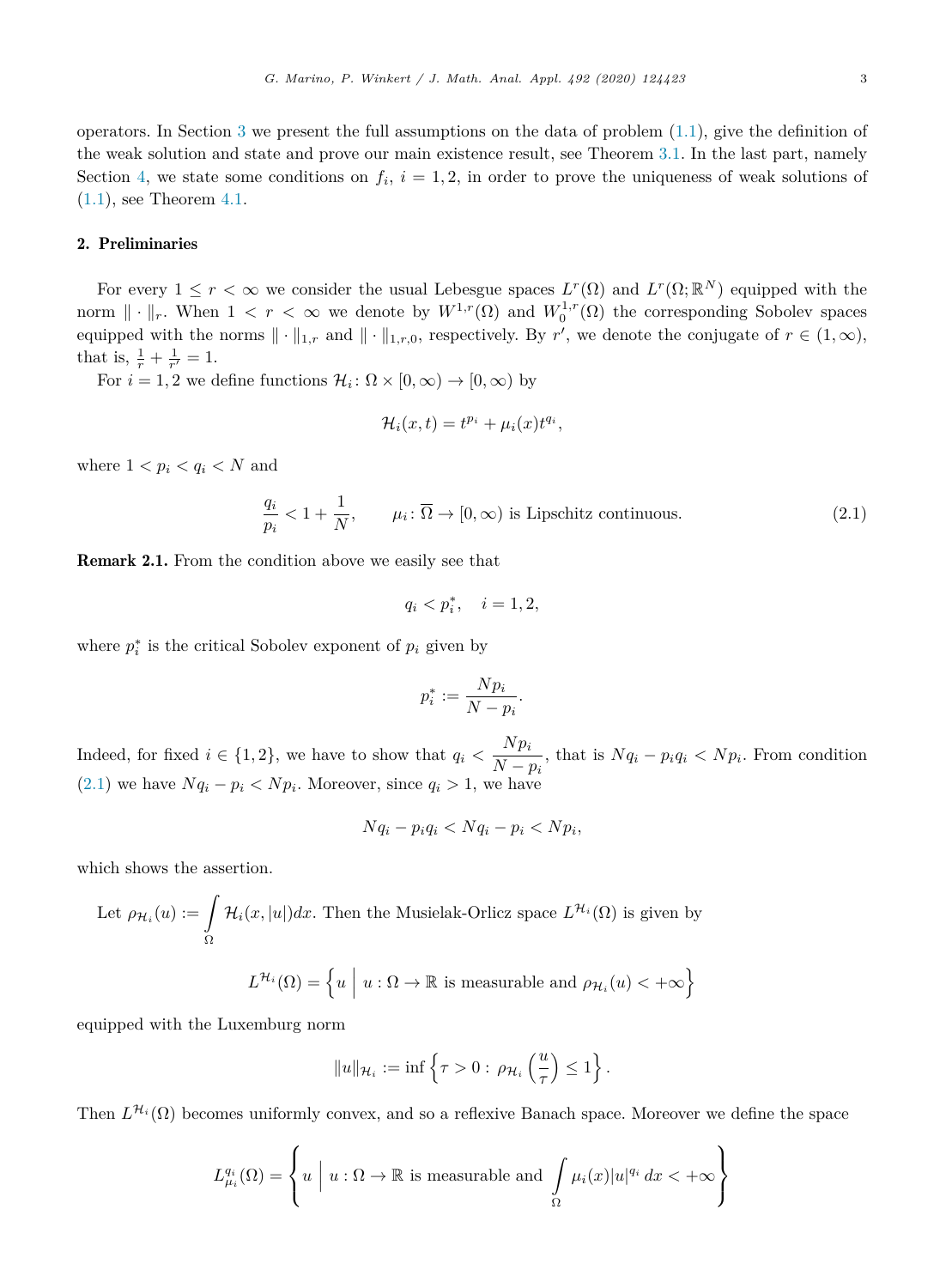<span id="page-3-0"></span>endowed with the seminorm

$$
||u||_{q_i,\mu_i} := \left(\int_{\Omega} \mu_i(x)|u|^{q_i} dx\right)^{\frac{1}{q_i}}.
$$

From Colasuonno-Squassina [\[13](#page-12-0), Proposition 2.15] we have the following continuous embeddings

$$
L^{q_i}(\Omega) \hookrightarrow L^{\mathcal{H}_i}(\Omega) \hookrightarrow L^{p_i}(\Omega) \cap L^{q_i}_{\mu_i}(\Omega).
$$

For  $u \neq 0$  we have  $\rho_{\mathcal{H}_i} \left( \frac{u}{\|u\|}\right)$  $||u||_{\mathcal{H}_i}$  $= 1$ , so it is easy to see that

$$
\min\left\{\|u\|_{\mathcal{H}_i}^{p_i},\|u\|_{\mathcal{H}_i}^{q_i}\right\} \le \|u\|_{p_i}^{p_i} + \|u\|_{q_i,\mu_i}^{q_i} \le \max\left\{\|u\|_{\mathcal{H}_i}^{p_i},\|u\|_{\mathcal{H}_i}^{q_i}\right\} \tag{2.2}
$$

for every  $u \in L^{\mathcal{H}_i}(\Omega)$ . Then we can introduce the corresponding Sobolev space  $W^{1,\mathcal{H}_i}(\Omega)$  defined by

$$
W^{1,\mathcal{H}_i}(\Omega) := \left\{ u \in L^{\mathcal{H}_i}(\Omega) : |\nabla u| \in L^{\mathcal{H}_i}(\Omega) \right\}
$$

with the norm

$$
||u||_{1,\mathcal{H}_i} := ||\nabla u||_{\mathcal{H}_i} + ||u||_{\mathcal{H}_i},
$$

where  $\|\nabla u\|_{\mathcal{H}_i} = \|\nabla u\|_{\mathcal{H}_i}$ .

Moreover, we write  $W_0^{1,\mathcal{H}_i}(\Omega) := \overline{C_0^{\infty}(\Omega)}^{\|\cdot\|_{1,\mathcal{H}_i}}$  being the completion of  $C_0^{\infty}(\Omega)$  in  $W^{1,\mathcal{H}_i}(\Omega)$ . Taking  $(2.1)$  $(2.1)$ into account we can refer to Colasuonno-Squassina [\[13](#page-12-0), Proposition 2.18] in order to consider an equivalent norm on  $W_0^{1, \mathcal{H}_i}(\Omega)$  given by

$$
||u||_{1,\mathcal{H}_i,0}=||\nabla u||_{\mathcal{H}_i}.
$$

Note that  $W^{1,\mathcal{H}_i}(\Omega)$  as well as  $W_0^{1,\mathcal{H}_i}(\Omega)$  are uniformly convex, and so reflexive Banach spaces.

Since  $1 < p_i < N$ , we know that the embedding

$$
W_0^{1, \mathcal{H}_i}(\Omega) \hookrightarrow L^{r_i}(\Omega) \tag{2.3}
$$

is compact whenever  $r_i < p_i^*$ , see Colasuonno-Squassina [[13,](#page-12-0) Proposition 2.15].

From equation (2.2) we directly obtain

$$
\min\left\{\|u\|_{1,\mathcal{H}_i,0}^{p_i},\|u\|_{1,\mathcal{H}_i,0}^{q_i}\right\} \le \|\nabla u\|_{p_i}^{p_i} + \|\nabla u\|_{q_i,\mu_i}^{q_i} \le \max\left\{\|u\|_{1,\mathcal{H}_i,0}^{p_i},\|u\|_{1,\mathcal{H}_i,0}^{q_i}\right\} \tag{2.4}
$$

for every  $u \in W_0^{1, \mathcal{H}_i}(\Omega)$ .

For  $1 < r < \infty$  we consider now the eigenvalue problem for the *r*-Laplacian with homogeneous Dirichlet boundary condition given by

$$
-\Delta_r u = \lambda |u|^{r-2}u \quad \text{in } \Omega,
$$
  
\n
$$
u = 0 \qquad \text{on } \partial\Omega.
$$
\n(2.5)

Let us denote by  $\lambda_{1,r}$  the first eigenvalue of (2.5). It is well known that  $\lambda_{1,r}$  is positive, simple, and isolated, see Lê [\[21](#page-12-0)]. Moreover, we have the following variational characterization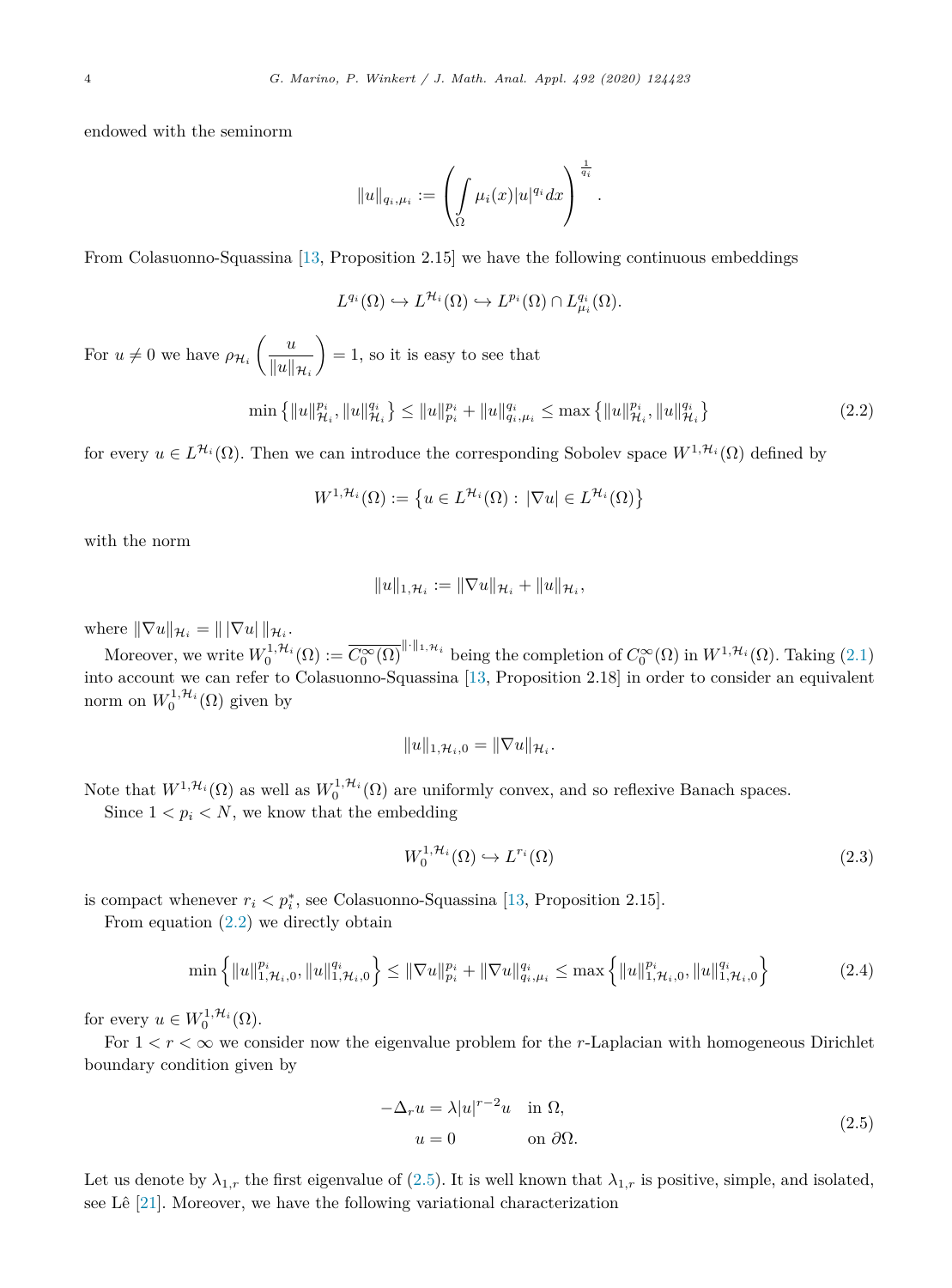$$
\lambda_{1,r} = \inf_{u \in W_0^{1,r}(\Omega)} \left\{ \int_{\Omega} |\nabla u|^r dx : \int_{\Omega} |u|^r dx = 1 \right\}.
$$
\n(2.6)

<span id="page-4-0"></span>We now recall some definitions that we will use in the sequel.

**Definition 2.2.** Let X be a reflexive Banach space,  $X^*$  its dual space and denote by  $\langle \cdot, \cdot \rangle$  its duality pairing. Let  $A: X \to X^*$ , then *A* is called

- (a) to satisfy the  $(S_+)$ -property if  $u_n \rightharpoonup u$  in X and lim  $\sup_{n\to\infty} \langle Au_n, u_n u \rangle \leq 0$  imply  $u_n \to u$  in X;
- (b) pseudomonotone if  $u_n \rightharpoonup u$  in X and  $\limsup_{n \to \infty} \langle Au_n, u_n u \rangle \leq 0$  imply  $Au_n \rightharpoonup u$  and  $\langle Au_n, u_n \rangle \rightarrow$  $\langle Au, u \rangle$ ;
- (c) coercive if

$$
\lim_{\|u\|_{X}\to\infty} \frac{\langle Au, u\rangle}{\|u\|_{X}} = \infty.
$$
\n(2.7)

Our existence result is based on the following surjectivity result for pseudomonotone operators, see, e.g., Carl-Le-Motreanu [\[9,](#page-11-0) Theorem 2.99] or Papageorgiou-Winkert [\[34](#page-12-0), Theorem 6.1.57].

**Theorem 2.3.** Let X be a real, reflexive Banach space, let  $A: X \to X^*$  be a pseudomonotone, bounded, and *coercive operator,* and  $b \in X^*$ *. Then,* a *solution of* the *equation*  $Au = b$  *exists.* 

We consider the space  $W := W_0^{1, \mathcal{H}_1}(\Omega) \times W_0^{1, \mathcal{H}_2}(\Omega)$  endowed with the norm

$$
|| (u, v) ||_{\mathcal{W}} := ||u||_{1, \mathcal{H}_1, 0} + ||v||_{1, \mathcal{H}_2, 0},
$$

for every  $(u, v) \in W_0^{1, \mathcal{H}_1}(\Omega) \times W_0^{1, \mathcal{H}_2}(\Omega)$ .

Then we consider the operator  $A: W_0^{1, H_1}(\Omega) \times W_0^{1, H_2}(\Omega) \to (W_0^{1, H_1}(\Omega))^* \times (W_0^{1, H_2}(\Omega))^*$  defined by

$$
\langle A(u,v), (\varphi, \psi) \rangle_{\mathcal{H}_1 \times \mathcal{H}_2} := \int_{\Omega} \left( |\nabla u|^{p_1 - 2} \nabla u + \mu_1(x) |\nabla u|^{q_1 - 2} \nabla u \right) \cdot \nabla \varphi dx
$$
  
+ 
$$
\int_{\Omega} \left( |\nabla v|^{p_2 - 2} \nabla v + \mu_2(x) |\nabla v|^{q_2 - 2} \nabla v \right) \cdot \nabla \psi dx,
$$
 (2.8)

where  $\langle \cdot, \cdot \rangle_{\mathcal{H}_1 \times \mathcal{H}_2}$  is the duality pairing between  $W_0^{1, \mathcal{H}_1}(\Omega) \times W_0^{1, \mathcal{H}_2}(\Omega)$  and its dual space  $(W_0^{1, \mathcal{H}_1}(\Omega))^* \times$  $(W_0^{1,\mathcal{H}_2}(\Omega))^*$ . The next result summarizes the properties of the operator *A*.

**Lemma 2.4.** Let  $A: W_0^{1, H_1}(\Omega) \times W_0^{1, H_2}(\Omega) \to (W_0^{1, H_1}(\Omega))^* \times (W_0^{1, H_2}(\Omega))^*$  be the operator defined by (2.8). *Then, A is bounded, continuous, monotone (hence maximal monotone), and of type* (*S*+)*.*

**Proof.** The proof is similar to the one in Liu-Dai [\[22,](#page-12-0) Proposition 3.1].  $\Box$ 

### 3. Main result

We assume the following hypotheses on the nonlinearities  $f_1, f_2$ .

(H)  $f_1, f_2: \Omega \times \mathbb{R} \times \mathbb{R} \times \mathbb{R}^N \times \mathbb{R}^N \to \mathbb{R}$  are Carathéodory functions such that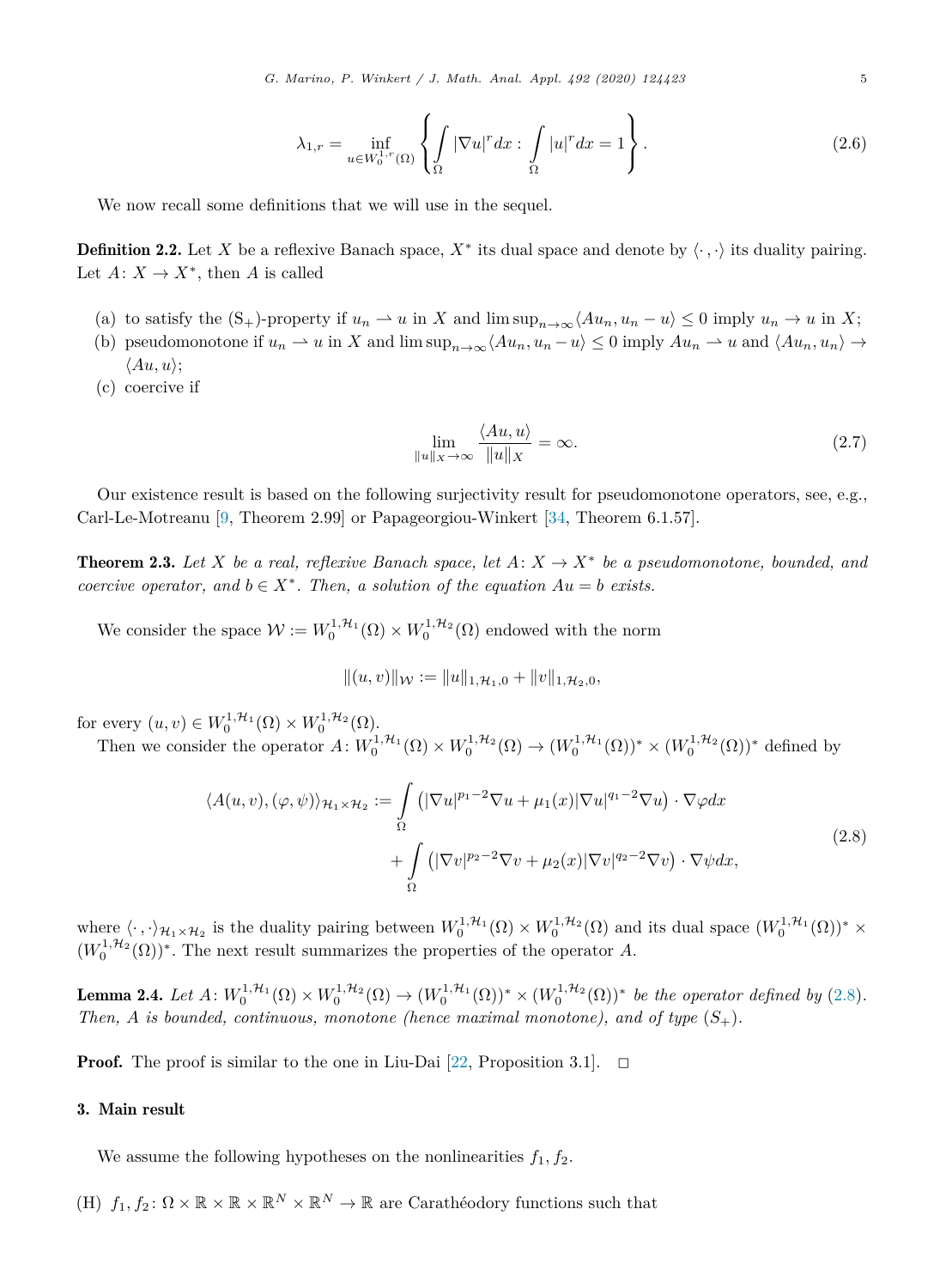<span id="page-5-0"></span>(i) There exist  $\alpha_i \in L^{\frac{r_i}{r_i-1}}(\Omega)$  (*i* = 1, 2) such that

$$
|f_1(x, s, t, \xi, \zeta)| \le A_1 |s|^{a_1} + A_2 |t|^{a_2} + A_3 |s|^{a_3} |t|^{a_4} + A_4 |\xi|^{a_5}
$$
  
+  $A_5 |\zeta|^{a_6} + A_6 |\xi|^{a_7} |\zeta|^{a_8} + |\alpha_1(x)|,$   
 $|f_2(x, s, t, \xi, \zeta)| \le B_1 |s|^{b_1} + B_2 |t|^{b_2} + B_3 |s|^{b_3} |t|^{b_4} + B_4 |\xi|^{b_5}$   
+  $B_5 |\zeta|^{b_6} + B_6 |\xi|^{b_7} |\zeta|^{b_8} + |\alpha_2(x)|,$ 

for a.a.  $x \in \Omega$ , for all  $s, t \in \mathbb{R}$  and for all  $\xi, \zeta \in \mathbb{R}^N$ , where  $A_j, B_j, j = 1, \ldots 6$ , are nonnegative constants and with  $1 \lt r_i \lt p_i^*$ ,  $i = 1, 2$ . Moreover, the exponents  $a_\ell, b_\ell, \ell = 1, \ldots, 8$ , are nonnegative and satisfy the following conditions

(E1) 
$$
a_1 \le r_1 - 1
$$
,   
\n(E2)  $a_2 \le \frac{r_1 - 1}{r_1} r_2$ ,  
\n(E3)  $\frac{a_3}{r_1} + \frac{a_4}{r_2} \le \frac{r_1 - 1}{r_1}$ ,   
\n(E4)  $a_5 \le \frac{r_1 - 1}{r_1} p_1$ ,  
\n(E5)  $a_6 \le \frac{r_1 - 1}{r_1} p_2$ ,   
\n(E6)  $\frac{a_7}{p_1} + \frac{a_8}{p_2} \le \frac{r_1 - 1}{r_1}$ ,  
\n(E7)  $b_1 \le \frac{r_2 - 1}{r_2} r_1$ ,   
\n(E8)  $b_2 \le r_2 - 1$ ,  
\n(E9)  $\frac{b_3}{r_1} + \frac{b_4}{r_2} \le \frac{r_2 - 1}{r_2}$ ,   
\n(E10)  $b_5 \le \frac{r_2 - 1}{r_2} p_1$ ,  
\n(E11)  $b_6 \le \frac{r_2 - 1}{r_2} p_2$ ,   
\n(E12)  $\frac{b_7}{p_1} + \frac{b_8}{p_2} \le \frac{r_2 - 1}{r_2}$ .

(ii) There exist  $\omega \in L^1(\Omega)$  and  $\Lambda, \Gamma \geq 0$  such that

$$
f_1(x, s, t, \xi, \zeta)s + f_2(x, s, t, \xi, \zeta)t \le \Lambda \left( |\xi|^{p_1} + |\zeta|^{p_2} \right) + \Gamma \left( |s|^{p_1} + |t|^{p_2} \right) + \omega(x), \tag{3.1}
$$

for a.a.  $x \in \Omega$ , for all  $s, t \in \mathbb{R}$  and for all  $\xi, \zeta \in \mathbb{R}^N$  and with

$$
\Lambda + \Gamma \max \left\{ \lambda_{1, p_1}^{-1}, \lambda_{1, p_2}^{-1} \right\} < 1,\tag{3.2}
$$

where  $\lambda_{1,p_i}$  is the first eigenvalue of the  $p_i$ -Laplacian, see [\(2.5](#page-3-0)).

We say that  $(u, v) \in W_0^{1, H_1}(\Omega) \times W_0^{1, H_2}(\Omega)$  is a weak solution of problem [\(1.1](#page-0-0)) if

$$
\int_{\Omega} \left( |\nabla u|^{p_1 - 2} \nabla u + \mu_1(x) |\nabla u|^{q_1 - 2} \nabla u \right) \cdot \nabla \varphi \, dx = \int_{\Omega} f_1(x, u, v, \nabla u, \nabla v) \varphi \, dx,
$$
\n
$$
\int_{\Omega} \left( |\nabla v|^{p_2 - 2} \nabla v + \mu_2(x) |\nabla v|^{q_2 - 2} \nabla v \right) \cdot \nabla \psi \, dx = \int_{\Omega} f_2(x, u, v, \nabla u, \nabla v) \psi \, dx,
$$
\n(3.3)

is satisfied for all test functions  $(\varphi, \psi) \in W_0^{1, H_1}(\Omega) \times W_0^{1, H_2}(\Omega)$ . Taking the embedding ([2.3](#page-3-0)) into account, along with the growth conditions in  $(H)(i)$ , we see that the definition of a weak solution is well-defined. Indeed, if we estimate the integral concerning the function  $f_1: \Omega \times \mathbb{R} \times \mathbb{R} \times \mathbb{R}^N \times \mathbb{R}^N \to \mathbb{R}$  by using condition (H)(i) we obtain several mixed terms. Let us consider, for example, the third term on the right-hand side of the growth of *f*1. Applying Hölder's inequality we get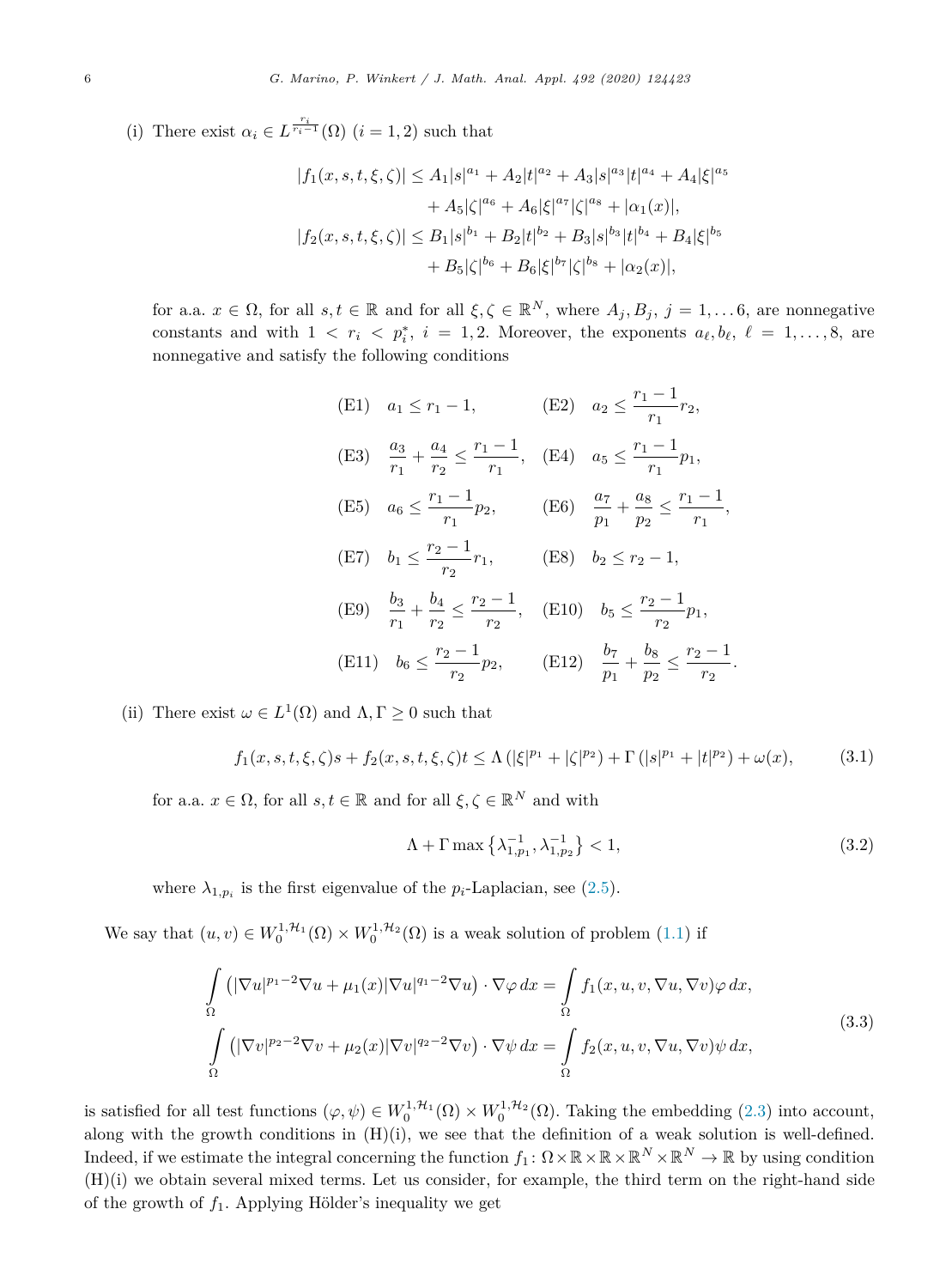<span id="page-6-0"></span>
$$
A_3 \int_{\Omega} |u|^{a_3} |v|^{a_4} \varphi \, dx \le A_3 \left( \int_{\Omega} |u|^{a_3 s_1} dx \right)^{\frac{1}{s_1}} \left( \int_{\Omega} |v|^{a_4 s_2} dx \right)^{\frac{1}{s_2}} \left( \int_{\Omega} |\varphi|^{s_3} dx \right)^{\frac{1}{s_3}},
$$

where  $(u, v) \in W_0^{1, H_1}(\Omega) \times W_0^{1, H_2}(\Omega)$ ,  $\varphi \in W_0^{1, H_1}(\Omega)$  and

$$
\frac{1}{s_1} + \frac{1}{s_2} + \frac{1}{s_3} = 1.
$$

Taking  $s_3 = r_1$  with  $1 < r_1 < p_1^*$  and using  $s_1 \leq \frac{r_1}{a_3}$  as well as  $s_2 \leq \frac{r_2}{a_4}$  leads to

$$
\frac{a_3}{r_1} + \frac{a_4}{r_2} \le \frac{r_1 - 1}{r_1},
$$

which is exactly condition  $(E3)$ . Note that the conditions in  $(H)(i)$  are chosen in order to prove our main results by applying the compact embedding ([2.3\)](#page-3-0). Of course, for the finiteness of the integrals in the weak formulation ([3.3](#page-5-0)), we can also allow critical growth to have a well-defined weak formulation.

Now we are ready to formulate and prove our main result in this section.

**Theorem 3.1.** Let  $1 < p_i < q_i < N$ ,  $i = 1, 2$ , and let hypotheses [\(2.1\)](#page-2-0) and (H) be satisfied. Then, there exists *a weak solution*  $(u, v) \in W_0^{1, H_1}(\Omega) \times W_0^{1, H_2}(\Omega)$  *of problem* [\(1.1](#page-0-0))*.* 

## Proof. Let

$$
\hat{N}_{f_i}: W_0^{1,\mathcal{H}_1}(\Omega) \times W_0^{1,\mathcal{H}_2}(\Omega) \subset L^{r_1}(\Omega) \times L^{r_2}(\Omega) \to L^{r'_1}(\Omega) \times L^{r'_2}(\Omega)
$$

be the Nemytskij operator associated to *fi*. Moreover, let

$$
j_i^*: L^{r'_1}(\Omega) \times L^{r'_2}(\Omega) \to (W_0^{1, \mathcal{H}_1}(\Omega))^* \times (W_0^{1, \mathcal{H}_2}(\Omega))^*
$$

be the adjoint operator for the embedding

$$
j_i\colon W_0^{1,\mathcal{H}_1}(\Omega)\times W_0^{1,\mathcal{H}_2}(\Omega)\to L^{r_1}(\Omega)\times L^{r_2}(\Omega).
$$

We then define

$$
N_{f_i} := j_i^* \circ \hat{N}_{f_i} : W_0^{1, \mathcal{H}_1}(\Omega) \times W_0^{1, \mathcal{H}_2}(\Omega) \to (W_0^{1, \mathcal{H}_1}(\Omega))^* \times (W_0^{1, \mathcal{H}_2}(\Omega))^*,
$$

which is well-defined by hypotheses  $(H)(i)$ . We set

$$
\mathcal{A}(u,v) := A(u,v) - N_{f_1}(u,v) - N_{f_2}(u,v). \tag{3.4}
$$

Our aim is to apply Theorem [2.3](#page-4-0). So, we need to show that  $A$  is bounded, pseudomonotone and coercive.

**Claim 1:**  $\mathcal A$  is bounded.

The boundedness of  $A$  follows directly from the boundedness of  $A$  and the growth conditions on  $f_1$  and  $f_2$  stated in  $(H)(i)$ .

Claim  $2: A$  is pseudomonotone.

To this end, let  $\{(u_n, v_n)\}_{n \in \mathbb{N}} \subset W_0^{1, H_1}(\Omega) \times W_0^{1, H_2}(\Omega)$  be a sequence such that

$$
(u_n, v_n) \rightharpoonup (u, v) \quad \text{in } W_0^{1, \mathcal{H}_1}(\Omega) \times W_0^{1, \mathcal{H}_2}(\Omega) \tag{3.5}
$$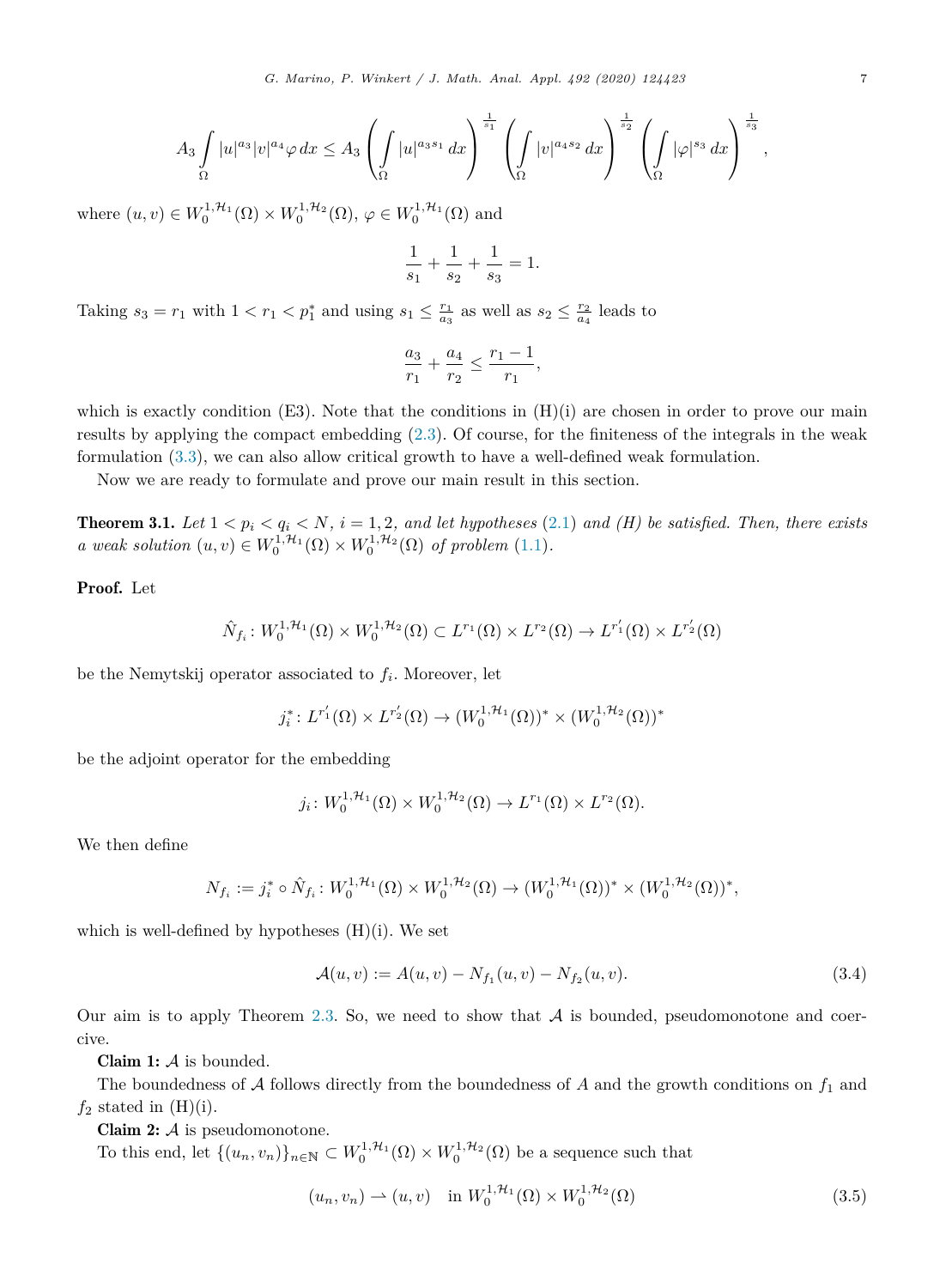<span id="page-7-0"></span>and

$$
\limsup_{n \to \infty} \langle A(u_n, v_n), (u_n - u, v_n - v) \rangle_{\mathcal{H}_1 \times \mathcal{H}_2} \le 0.
$$
\n(3.6)

Taking the compact embedding [\(2.3\)](#page-3-0) into account yields

 $u_n \to u$  in  $L^{r_1}(\Omega)$  and  $v_n \to v$  in  $L^{r_2}(\Omega)$ , (3.7)

since  $r_1 < p_1^*$  and  $r_2 < p_2^*$ , respectively. We want to show that

$$
\lim_{n \to \infty} \int_{\Omega} f_1(x, u_n, v_n, \nabla u_n, \nabla v_n)(u_n - u) dx = 0,
$$
\n
$$
\lim_{n \to \infty} \int_{\Omega} f_2(x, u_n, v_n, \nabla u_n, \nabla v_n)(v_n - v) dx = 0.
$$
\n(3.8)

Let us consider the first expression in  $(3.8)$ . By the growth condition  $(H)(i)$  it follows

$$
\int_{\Omega} f_1(x, u_n, v_n, \nabla u_n, \nabla v_n)(u_n - u) dx
$$
\n
$$
\leq \int_{\Omega} \left( A_1 |u_n|^{a_1} + A_2 |v_n|^{a_2} + A_3 |u_n|^{a_3} |v_n|^{a_4} \right)
$$
\n
$$
+ A_4 |\nabla u_n|^{a_5} + A_5 |\nabla v_n|^{a_6} + A_6 |\nabla u_n|^{a_7} |\nabla v_n|^{a_8} + |\alpha_1(x)| \right) |u_n - u| dx.
$$
\n(3.9)

Applying Hölder's inequality,  $(3.7)$  and conditions  $(E1)$  and  $(E2)$ , respectively, we obtain

$$
A_1 \int_{\Omega} |u_n|^{a_1} |u_n - u| dx \le A_1 \left( \int_{\Omega} |u_n|^{a_1 r'_1} dx \right)^{\frac{1}{r'_1}} \|u_n - u\|_{r_1}
$$
  

$$
\le C_1 \left( 1 + \|u_n\|_{r_1}^{r_1 - 1} \right) \|u_n - u\|_{r_1} \to 0
$$

and

$$
A_2 \int_{\Omega} |v_n|^{a_2} |u_n - u| dx \le A_2 \left( \int_{\Omega} v_n^{a_2 r'_1} dx \right)^{\frac{1}{r'_1}} \|u_n - u\|_{r_1}
$$
  

$$
\le C_2 \left( 1 + \|v_n\|_{r_2}^{\frac{r_2}{r'_1}} \right) \|u_n - u\|_{r_1} \to 0
$$

for some  $C_1, C_2 > 0$ . Moreover, Hölder's inequality with exponents  $x_1, y_1, z_1 > 1$  such that

$$
x_1 a_3 \le r_1
$$
,  $y_1 a_4 \le r_2$ ,  $z_1 = r_1$ ,  $\frac{1}{x_1} + \frac{1}{y_1} + \frac{1}{z_1} = 1$ 

gives, by hypothesis (E3),

$$
A_3 \int_{\Omega} |u_n|^{a_3} |v_n|^{a_4} |u_n - u| \, dx \le A_3 \|u_n\|_{a_3x_1}^{a_3} \|v_n\|_{a_4y_1}^{a_4} \|u_n - u\|_{r_1} \to 0.
$$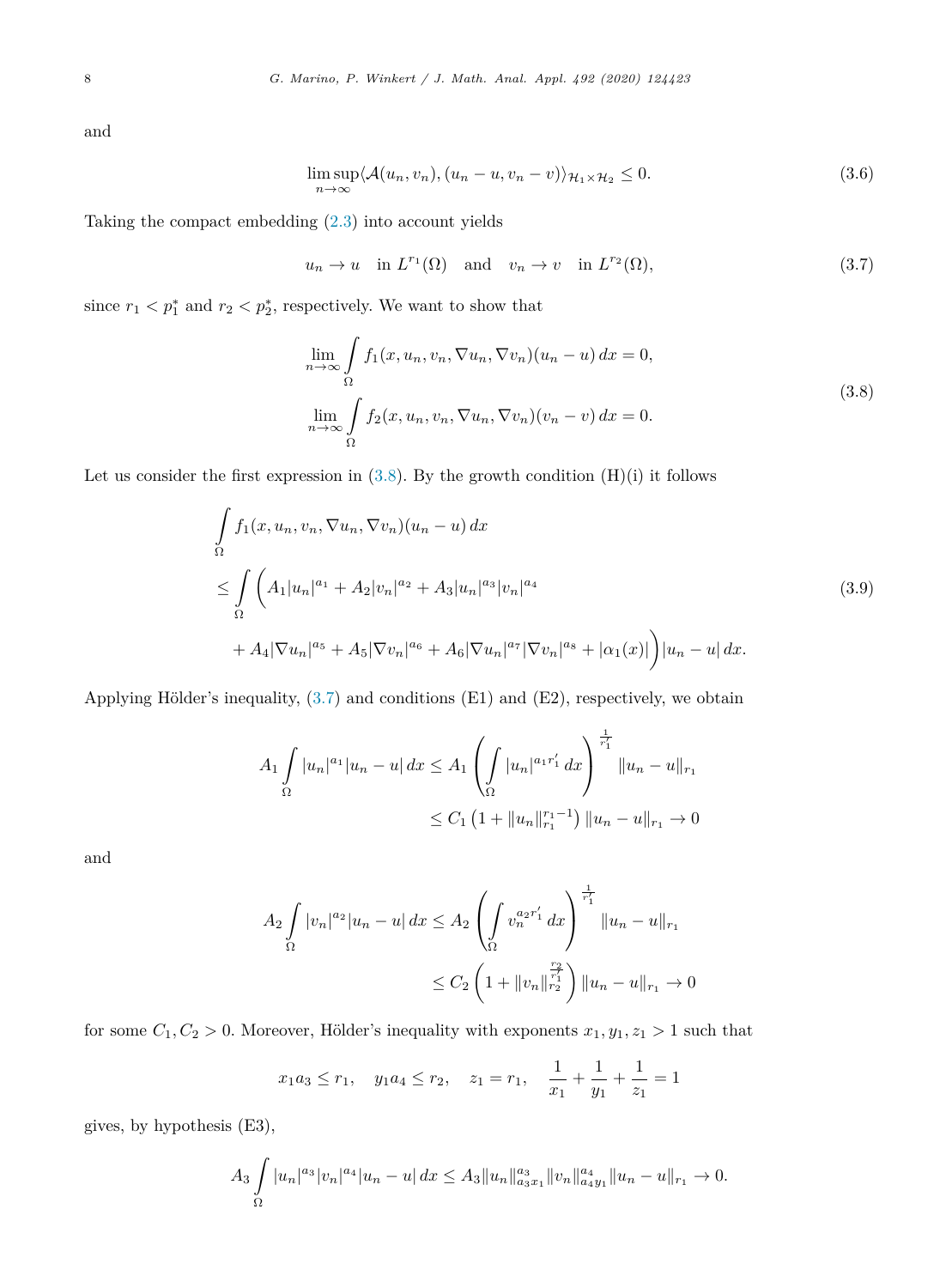Next we apply Hölder's inequality with exponents  $r_1, r'_1$  and use (E4) and (E5) to get

$$
A_4 \int_{\Omega} |\nabla u_n|^{a_5} |u_n - u| dx \le A_4 \left( \int_{\Omega} |\nabla u_n|^{a_5 r'_1} dx \right)^{\frac{1}{r'_1}} \|u_n - u\|_{r_1}
$$
  

$$
\le C_3 \left( 1 + \|\nabla u_n\|_{p_1}^{\frac{p_1}{r'_1}} \right) \|u_n - u\|_{r_1} \to 0
$$

and

$$
A_5 \int_{\Omega} |\nabla v_n|^{a_6} |u_n - u| dx \le A_5 \left( \int_{\Omega} |\nabla v_n|^{a_6 r'_1} dx \right)^{\frac{1}{r'_1}} \|u_n - u\|_{r_1}
$$
  

$$
\le C_4 \left( 1 + \|\nabla v_n\|_{p_2}^{\frac{p_2}{r'_1}} \right) \|u_n - u\|_{r_1} \to 0
$$

for some  $C_3, C_4 > 0$ . Furthermore, condition (E6) allows us to apply Hölder's inequality with exponents  $x_2, y_2, z_2 > 1$  such that

$$
x_2a_7 \leq p_1
$$
,  $y_2a_8 \leq p_2$ ,  $z_2 = r_1$ ,  $\frac{1}{x_2} + \frac{1}{y_2} + \frac{1}{z_2} = 1$ 

in order to have

$$
A_6 \int_{\Omega} |\nabla u_n|^{a_7} |\nabla v_n|^{a_8} (u_n - u) \, dx \leq A_6 \|\nabla u_n\|_{a_7 x_2}^{a_7} \|\nabla v_n\|_{a_8 y_2}^{a_8} \|u_n - u\|_{r_1} \to 0,
$$

since both  $\|\nabla u_n\|_{a_7x_2}$  and  $\|\nabla v_n\|_{a_8y_2}$  are bounded. Finally, for the last term in [\(3.9](#page-7-0)) we have

$$
\int_{\Omega} |\alpha_1(x)| (u_n - u) dx \le ||\alpha_1||_{r_1'} ||u_n - u||_{r_1} \to 0.
$$

Combining all the calculations above give

$$
\lim_{n \to \infty} \int_{\Omega} f_1(x, u_n, v_n, \nabla u_n, \nabla v_n) (u_n - u) dx = 0.
$$

Applying similar arguments proves that

$$
\lim_{n \to \infty} \int_{\Omega} f_2(x, u_n, v_n, \nabla u_n, \nabla v_n) (v_n - v) dx = 0.
$$

Hence, [\(3.8\)](#page-7-0) is fulfilled. We now take the weak formulation [\(3.3\)](#page-5-0), replace *u* by  $u_n$ , *v* by  $v_n$ ,  $\varphi$  by  $u_n - u$  and  $\psi$  by  $v_n - v$  and use ([3.6](#page-7-0)) as well as [\(3.8](#page-7-0)) in order to have

$$
\limsup_{n \to \infty} \langle A(u_n, v_n), (u_n - u, v_n - v) \rangle_{\mathcal{H}_1 \times \mathcal{H}_2} = \limsup_{n \to \infty} \langle A(u_n, v_n), (u_n - u, v_n - v) \rangle_{\mathcal{H}_1 \times \mathcal{H}_2} \le 0.
$$
 (3.10)

Since *A* satisfies the  $(S<sub>+</sub>)$ -property, see Lemma [2.4](#page-4-0), we derive from  $(3.5)$  and  $(3.10)$  that

$$
(u_n, v_n) \to (u, v) \quad \text{in } W_0^{1, \mathcal{H}_1}(\Omega) \times W_0^{1, \mathcal{H}_2}(\Omega).
$$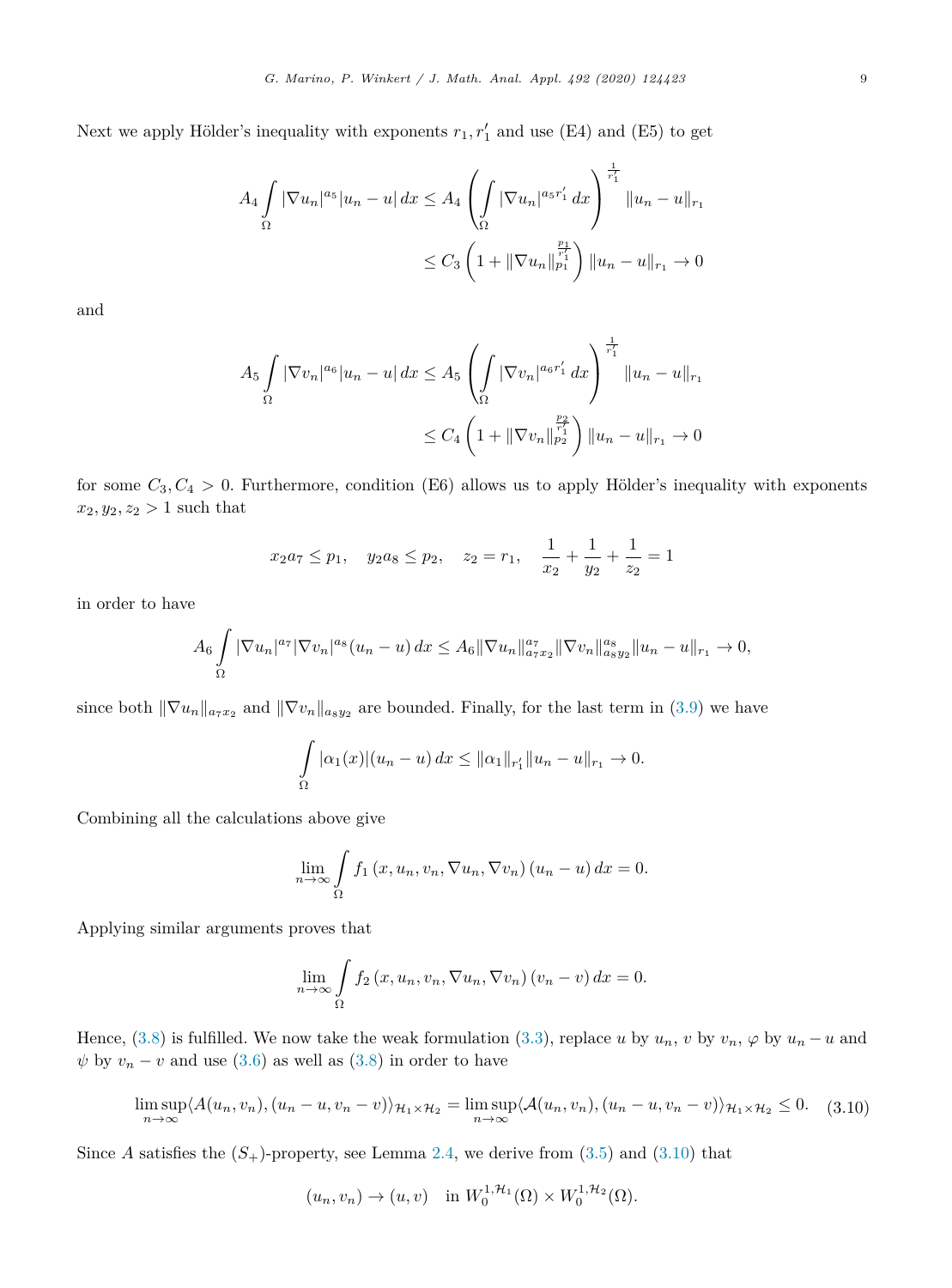<span id="page-9-0"></span>Since A is continuous we have  $\mathcal{A}(u_n, v_n) \to \mathcal{A}(u, v)$  in  $(W_0^{1, \mathcal{H}_1}(\Omega))^* \times (W_0^{1, \mathcal{H}_2}(\Omega))^*$ , which proves that A is pseudomonotone.

Claim  $3: A$  is coercive.

First of all, taking into account the representation  $(2.6)$  $(2.6)$  $(2.6)$  and replacing r by  $p_1$  and  $p_2$ , respectively, we have

$$
||u||_{p_1}^{p_1} \leq \lambda_{1,p_1}^{-1} ||\nabla u||_{p_1}^{p_1} \quad \text{and} \quad ||v||_{p_2}^{p_2} \leq \lambda_{1,p_2}^{-1} ||\nabla v||_{p_2}^{p_2},\tag{3.11}
$$

 $\text{for all } (u, v) \in W_0^{1, \mathcal{H}_1}(\Omega) \times W_0^{1, \mathcal{H}_2}(\Omega)$ . Note that  $W_0^{1, \mathcal{H}_1}(\Omega) \subseteq W_0^{1, p_1}(\Omega)$  and  $W_0^{1, \mathcal{H}_2}(\Omega) \subseteq W_0^{1, p_2}(\Omega)$ . Applying these facts along with  $(3.11)$ ,  $(3.1)$  $(3.1)$ , and  $(2.4)$  $(2.4)$  leads to

$$
\langle A(u, v), (u, v) \rangle_{\mathcal{H}_1 \times \mathcal{H}_2} = \int_{\Omega} \left( |\nabla u|^{p_1 - 2} \nabla u + \mu_1(x) |\nabla u|^{q_1 - 2} \nabla u \right) \cdot \nabla u \, dx \n+ \int_{\Omega} \left( |\nabla v|^{p_2 - 2} \nabla v + \mu_2(x) |\nabla v|^{q_2 - 2} \nabla v \right) \cdot \nabla v \, dx \n- \int_{\Omega} f_1(x, u, v, \nabla u, \nabla v) u \, dx - \int_{\Omega} f_2(x, u, v, \nabla u, \nabla v) v \, dx \n\geq ||\nabla u||_{p_1}^{p_1} + ||\nabla u||_{q_1, \mu_1}^{q_1} + ||\nabla v||_{p_2}^{p_2} + ||\nabla v||_{q_2, \mu_2}^{q_2} \n- \Lambda \left( ||\nabla u||_{p_1}^{p_1} + ||\nabla v||_{p_2}^{p_2} \right) - \Gamma \left( ||u||_{p_1}^{p_1} + ||v||_{p_2}^{p_2} \right) - ||\omega||_1 \n\geq (1 - \Lambda - \Gamma \lambda_{1, p_1}^{-1}) ||\nabla u||_{p_1}^{p_1} + ||\nabla u||_{q_1, \mu_1}^{q_1} \n+ (1 - \Lambda - \Gamma \lambda_{1, p_2}^{-1}) ||\nabla v||_{p_2}^{p_2} + ||\nabla v||_{q_2, \mu_2}^{q_2} - ||\omega||_1 \n\geq \left( 1 - \Lambda - \Gamma \max \left\{ \lambda_{1, p_1}^{-1}, \lambda_{1, p_2}^{-1} \right\} \right) \left( \min \left\{ ||u||_{1, \mathcal{H}_1, 0}^{p_1}, ||u||_{1, \mathcal{H}_1, 0}^{q_1} \right\} \right. \n+ \min \left\{ ||v||_{1, \mathcal{H}_2, 0}^{p_2}, ||v||_{1, \mathcal{H}_2, 0}^{q_2} \right\} \right) - ||\omega||_{L^1(\Omega)}.
$$

Since  $1 \leq p_i \leq q_i$  and condition ([3.2\)](#page-5-0) holds, it follows that ([2.7\)](#page-4-0) is satisfied, and hence A is coercive.

From the Claims  $1-3$  we see that  $A$  is bounded, pseudomonotone and coercive. Therefore, by The-orem [2.3](#page-4-0), there exists  $(u, v) \in W_0^{1, H_1}(\Omega) \times W_0^{1, H_2}(\Omega)$  such that  $\mathcal{A}(u, v) = 0$ . Taking into account the definition of  $A$ , see equation ([3.4\)](#page-6-0), it follows that  $(u, v)$  is a weak solution of problem [\(1.1\)](#page-0-0). That finishes the proof.  $\Box$ 

## 4. A uniqueness result

Now we consider the uniqueness of solutions of [\(1.1](#page-0-0)). To this end, let  $f: \Omega \times \mathbb{R}^2 \times (\mathbb{R}^N)^2 \to \mathbb{R}^2$  be the vector field defined by

$$
\mathbf{f}(x, s, \xi) = (f_1(x, s, \xi), f_2(x, s, \xi))
$$

for a.a.  $x \in \Omega$ , for all  $s \in \mathbb{R}^2$  and for all  $\xi \in (\mathbb{R}^N)^2$ . We suppose the following conditions on f:

(U1) There exists  $c_1 \geq 0$  such that

$$
(f(x, s, \xi) - f(x, t, \xi)) \cdot (s - t) \leq c_1 |s - t|^2
$$

for a.a.  $x \in \Omega$ , for all  $s, t \in \mathbb{R}^2$  and for all  $\xi \in (\mathbb{R}^N)^2$ .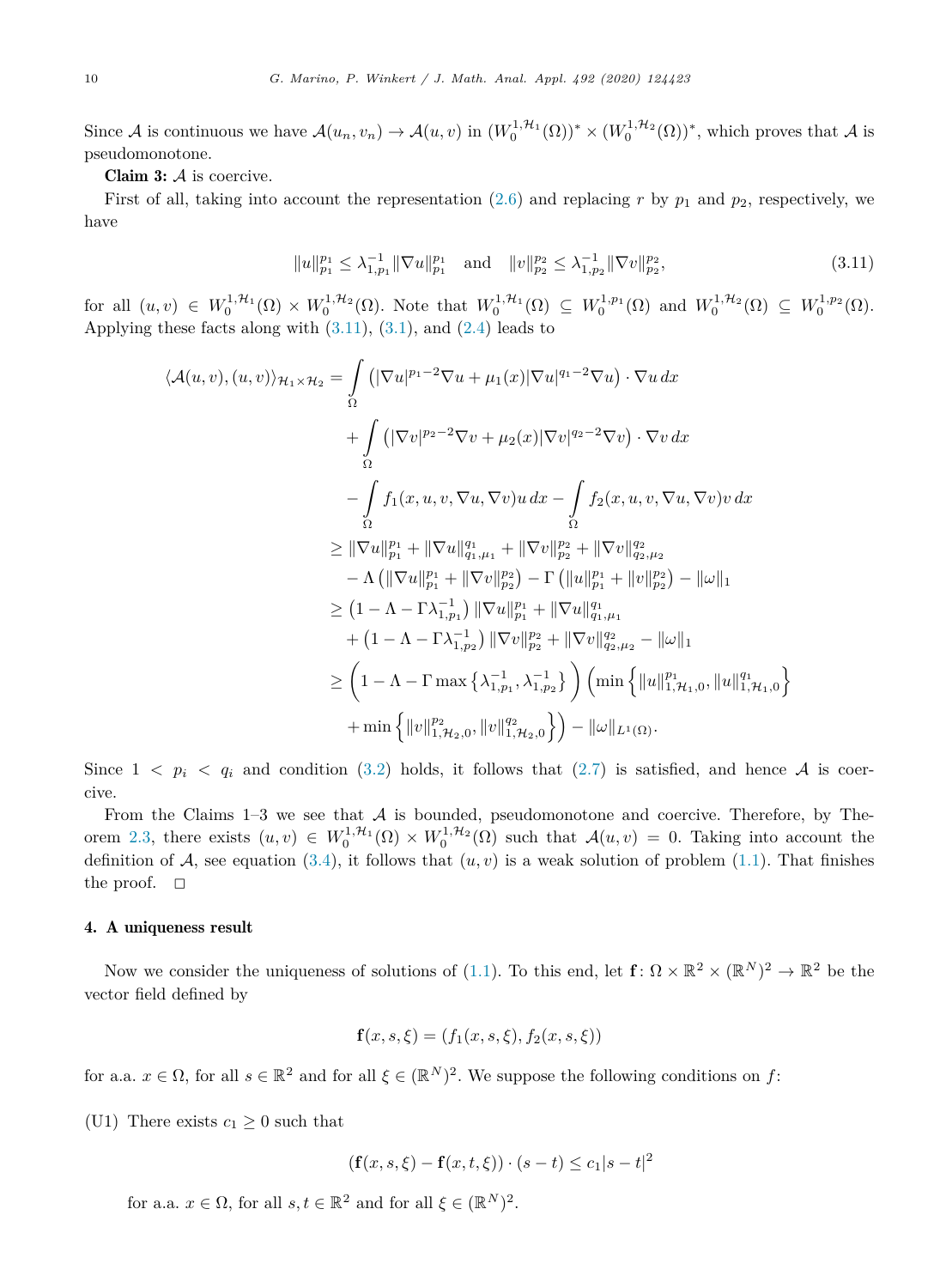$$
|\mathbf{f}(x,s,\xi)-\rho(x)|\leq c_2|\xi|
$$

<span id="page-10-0"></span>for a.a.  $x \in \Omega$ , for all  $s \in \mathbb{R}^2$  and for all  $\xi \in (\mathbb{R}^N)^2$ .

Our main result in this section reads as follows.

**Theorem 4.1.** *Let* ([2.1\)](#page-2-0)*, (H), (U1),* and *(U2) be satisfied. If*  $2 = p_i < q_i < N$  *for*  $i = 1, 2$  *and* 

$$
c_1 \lambda_{1,2}^{-1} + c_2 \left(2\lambda_{1,2}^{-1}\right)^{\frac{1}{2}} < 1,\tag{4.1}
$$

*then there exists a unique weak solution of problem* [\(1.1](#page-0-0))*.*

**Proof.** Let  $u = (u_1, u_2), v = (v_1, v_2) \in W_0^{1, H_1}(\Omega) \times W_0^{1, H_2}(\Omega)$  be two weak solutions of [\(1.1](#page-0-0)). Considering the weak formulation for *u* and *v*, choosing  $\varphi = u_1 - v_1$  as well as  $\psi = u_2 - v_2$  and subtracting the related equations gives

$$
\int_{\Omega} |\nabla (u_1 - v_1)|^2 dx + \int_{\Omega} |\nabla (u_2 - v_2)|^2 dx \n+ \int_{\Omega} \mu_1(x) (|\nabla u_1|^{q_1 - 2} \nabla u_1 - |\nabla v_1|^{q_1 - 2} \nabla v_1) \cdot \nabla (u_1 - v_1) dx \n+ \int_{\Omega} \mu_2(x) (|\nabla u_2|^{q_2 - 2} \nabla u_2 - |\nabla v_2|^{q_2 - 2} \nabla v_2) \cdot \nabla (u_2 - v_2) dx \n= \int_{\Omega} (\mathbf{f}(x, u, \nabla u) - \mathbf{f}(x, v, \nabla u)) \cdot (u - v) dx \n+ \int_{\Omega} (\mathbf{f}(x, v, \nabla u) - \rho(x) - \mathbf{f}(x, v, \nabla v) + \rho(x)) \cdot (u - v) dx.
$$
\n(4.2)

By the monotonicity of  $\xi \mapsto |\xi|^{q_i-2}\xi$  we see that the third and the fourth integral on the left-hand side of (4.2) are nonnegative, that is,

$$
\int_{\Omega} |\nabla (u_1 - v_1)|^2 dx + \int_{\Omega} |\nabla (u_2 - v_2)|^2 dx
$$
\n
$$
+ \int_{\Omega} \mu_1(x) (|\nabla u_1|^{q_1 - 2} \nabla u_1 - |\nabla v_1|^{q_1 - 2} \nabla v_1) \cdot \nabla (u_1 - v_1) dx
$$
\n
$$
+ \int_{\Omega} \mu_2(x) (|\nabla u_2|^{q_2 - 2} \nabla u_2 - |\nabla v_2|^{q_2 - 2} \nabla v_2) \cdot \nabla (u_2 - v_2) dx
$$
\n
$$
\geq \int_{\Omega} |\nabla (u_1 - v_1)|^2 dx + \int_{\Omega} |\nabla (u_2 - v_2)|^2 dx
$$
\n
$$
= ||\nabla (u_1 - v_1)||_2^2 + ||\nabla (u_2 - v_2)||_2^2.
$$
\n(4.3)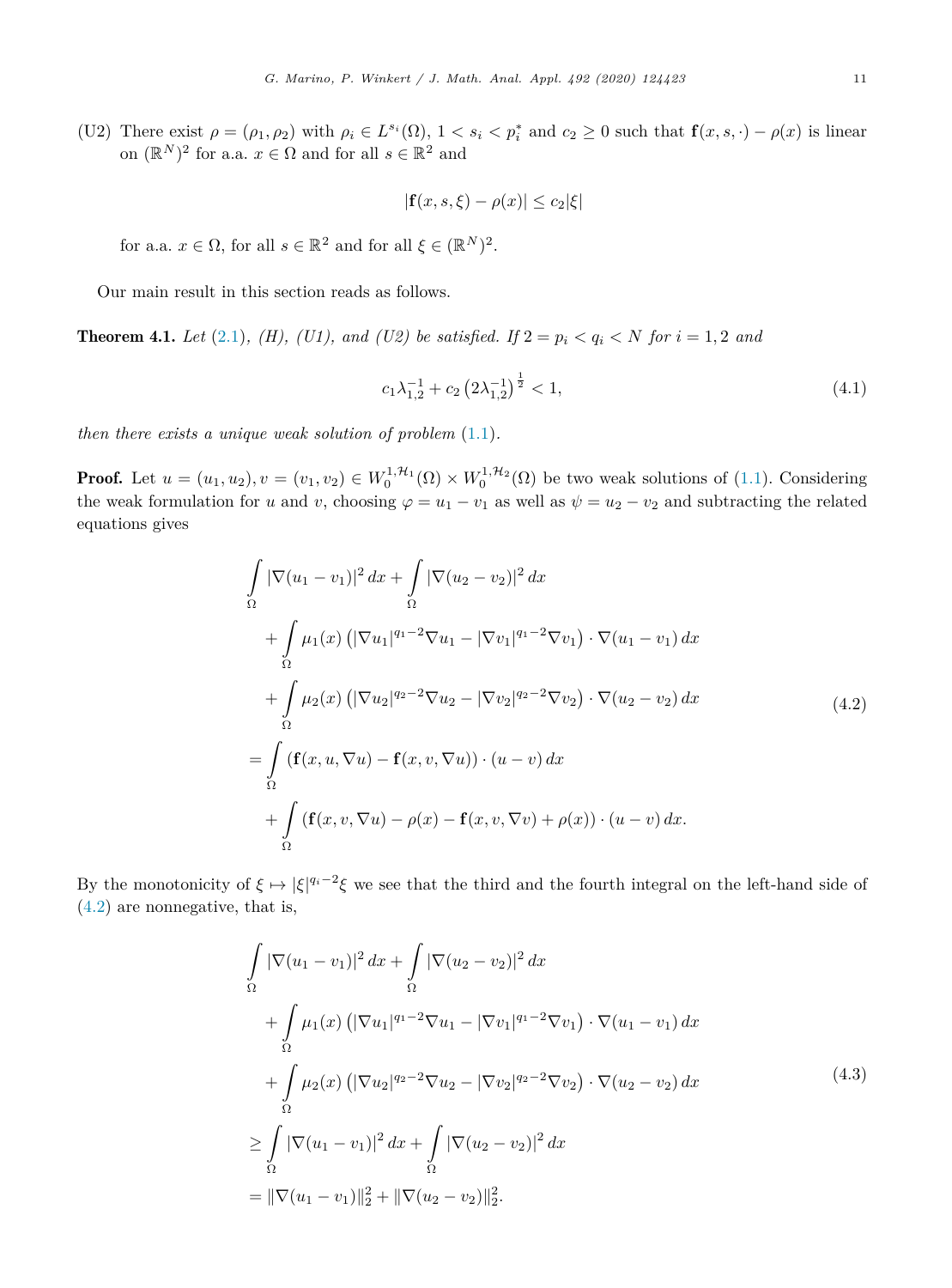<span id="page-11-0"></span>On the other side, by applying  $(U1)$  to the first integral on the right-hand side of  $(4.2)$  $(4.2)$  and  $(U2)$  to the second we obtain along with Hölder's inequality

$$
\int_{\Omega} (\mathbf{f}(x, u, \nabla u) - \mathbf{f}(x, v, \nabla u)) \cdot (u - v) dx \n+ \int_{\Omega} (\mathbf{f}(x, v, \nabla u) - \rho(x) - \mathbf{f}(x, v, \nabla v) + \rho(x)) \cdot (u - v) dx \n\leq c_1 (\|u_1 - v_1\|_2^2 + \|u_2 - v_2\|_2^2) \n+ \int_{\Omega} (f_1(x, v_1, v_2, (u_1 - v_1) \nabla (u_1 - v_1), (u_1 - v_1) \nabla (u_2 - v_2)) - \rho_1(x)) dx \n+ \int_{\Omega} (f_2(x, v_1, v_2, (u_2 - v_2) \nabla (u_1 - v_1), (u_2 - v_2) \nabla (u_2 - v_2)) - \rho_2(x)) dx \n\leq c_1 \lambda_{1,2}^{-1} (\|\nabla (u_1 - v_1)\|_2^2 + \|\nabla (u_2 - v_2)\|_2^2) \n+ c_2 \int_{\Omega} (|u_1 - v_1| + |u_2 - v_2|) (\|\nabla (u_1 - v_2)\|^2 + \|\nabla (u_2 - v_2)\|^2)^{\frac{1}{2}} dx \n\leq (c_1 \lambda_{1,2}^{-1} + c_2 (2 \lambda_{1,2}^{-1})^{\frac{1}{2}}) (\|\nabla (u_1 - v_1)\|_2^2 + \|\nabla (u_2 - v_2)\|_2^2).
$$
\n(4.4)

Combining  $(4.2)$  $(4.2)$ ,  $(4.3)$  $(4.3)$  and  $(4.4)$  gives

$$
\|\nabla(u_1 - v_1)\|_2^2 + \|\nabla(u_2 - v_2)\|_2^2
$$
  
\n
$$
\leq \left(c_1\lambda_{1,2}^{-1} + c_2\left(2\lambda_{1,2}^{-1}\right)^{\frac{1}{2}}\right) \left(\|\nabla(u_1 - v_1)\|_2^2 + \|\nabla(u_2 - v_2)\|_2^2\right). \tag{4.5}
$$

Taking [\(4.1](#page-10-0)) into account, we see from (4.5) that  $u_1 = v_1$  and  $u_2 = v_2$  and so the solution of [\(1.1](#page-0-0)) is unique.  $\Box$ 

#### References

- [1] D. Averna, D. Motreanu, E. Tornatore, Existence and [asymptotic](http://refhub.elsevier.com/S0022-247X(20)30585-0/bibECE61F1AD7F4E14CE331FE3FC39D59A1s1) properties for quasilinear elliptic equations with gradient [dependence,](http://refhub.elsevier.com/S0022-247X(20)30585-0/bibECE61F1AD7F4E14CE331FE3FC39D59A1s1) Appl. Math. Lett. 61 (2016) 102–107.
- [2] A. Bahrouni, V.D. [Rădulescu,](http://refhub.elsevier.com/S0022-247X(20)30585-0/bibA1F73E2C700372029EBE1731D09913CEs1) D.D. Repovš, Double phase transonic flow problems with variable growth: nonlinear patterns and stationary waves, [Nonlinearity](http://refhub.elsevier.com/S0022-247X(20)30585-0/bibA1F73E2C700372029EBE1731D09913CEs1) 32 (7) (2019) 2481–2495.
- [3] A. Bahrouni, V.D. Rădulescu, P. Winkert, Double phase problems with variable growth and convection for the Baouendi-Grushin operator, 2019, submitted for publication.
- [4] P. Baroni, M. Colombo, G. Mingione, Harnack inequalities for double phase [functionals,](http://refhub.elsevier.com/S0022-247X(20)30585-0/bib8B1C3E8D71D67FEBEFF684812E2710F3s1) Nonlinear Anal. 121 (2015) [206–222.](http://refhub.elsevier.com/S0022-247X(20)30585-0/bib8B1C3E8D71D67FEBEFF684812E2710F3s1)
- [5] P. Baroni, M. Colombo, G. Mingione, [Non-autonomous](http://refhub.elsevier.com/S0022-247X(20)30585-0/bib0C9DE131465BAB784B8F886F23E7CBF4s1) functionals, borderline cases and related function classes, St. [Petersburg](http://refhub.elsevier.com/S0022-247X(20)30585-0/bib0C9DE131465BAB784B8F886F23E7CBF4s1) Math. J. 27 (2016) 347–379.
- [6] P. Baroni, M. Colombo, G. Mingione, Regularity for general [functionals](http://refhub.elsevier.com/S0022-247X(20)30585-0/bibB24C49D8440ED993BC2B4769467DD68Es1) with double phase, Calc. Var. Partial Differ. Equ. 57 (2) [\(2018\)](http://refhub.elsevier.com/S0022-247X(20)30585-0/bibB24C49D8440ED993BC2B4769467DD68Es1) 62, 48 pp.
- [7] P. Baroni, T. Kuusi, G. Mingione, [Borderline](http://refhub.elsevier.com/S0022-247X(20)30585-0/bibCA002E22C4E3A517851DF18043E629C4s1) gradient continuity of minima, J. Fixed Point Theory Appl. 15 (2) (2014) [537–575.](http://refhub.elsevier.com/S0022-247X(20)30585-0/bibCA002E22C4E3A517851DF18043E629C4s1)
- [8] L. Boccardo, D.G. de [Figueiredo,](http://refhub.elsevier.com/S0022-247X(20)30585-0/bib54519A9E92E015DCBE6EAC219D892031s1) Some remarks on a system of quasilinear elliptic equations, NoDEA Nonlinear Differ. Equ. Appl. 9 (3) (2002) [309–323.](http://refhub.elsevier.com/S0022-247X(20)30585-0/bib54519A9E92E015DCBE6EAC219D892031s1)
- [9] S. Carl, V.K. Le, D. Motreanu, Nonsmooth Variational Problems and Their [Inequalities,](http://refhub.elsevier.com/S0022-247X(20)30585-0/bib1B9535D5118BA658B6F932B8CD041BE8s1) Springer, New York, 2007.
- [10] S. Carl, D. Motreanu, Multiple solutions for elliptic systems via trapping regions and related [nonsmooth](http://refhub.elsevier.com/S0022-247X(20)30585-0/bib65AE2B58F42F052B472271104B34FF0Fs1) potentials, Appl. Anal. 94 (8) (2015) [1594–1613.](http://refhub.elsevier.com/S0022-247X(20)30585-0/bib65AE2B58F42F052B472271104B34FF0Fs1)
- [11] S. Carl, D. Motreanu, Extremal solutions for [nonvariational](http://refhub.elsevier.com/S0022-247X(20)30585-0/bibE59F33AE71289A686D0A9A692E13212Es1) quasilinear elliptic systems via expanding trapping regions, [Monatshefte](http://refhub.elsevier.com/S0022-247X(20)30585-0/bibE59F33AE71289A686D0A9A692E13212Es1) Math. 182 (4) (2017) 801–821.
- [12] M. Cencelj, V.D. [Rădulescu,](http://refhub.elsevier.com/S0022-247X(20)30585-0/bibB7BF7C74EFFE518094BC77B373823076s1) D.D. Repovš, Double phase problems with variable growth, Nonlinear Anal. 177, part A (2018) [270–287.](http://refhub.elsevier.com/S0022-247X(20)30585-0/bibB7BF7C74EFFE518094BC77B373823076s1)